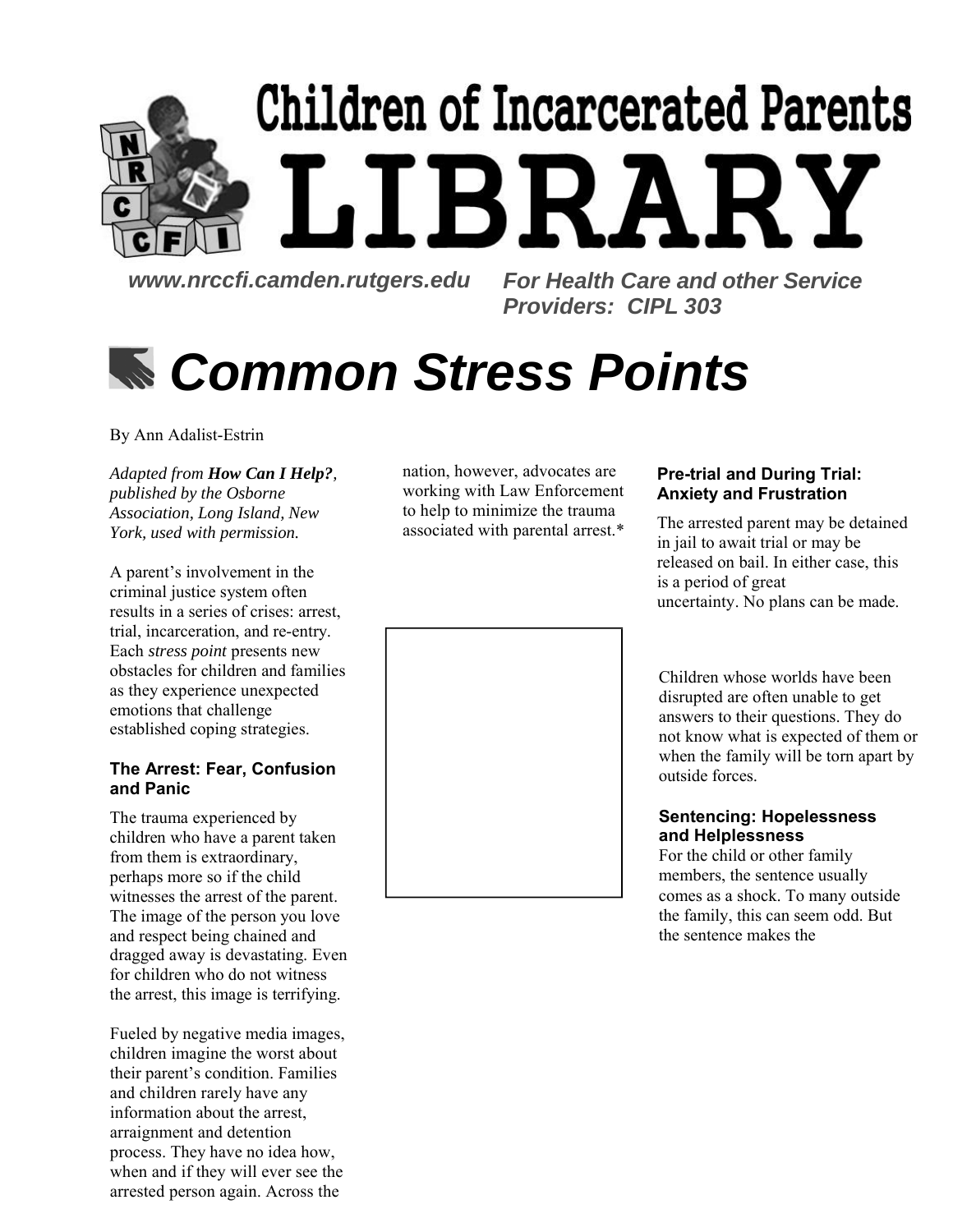fears of separation a reality for the incarcerated parent as well as the children and other family members.

No matter how hopeless a case looks, most families continue to hope for a miracle until the very last minute. The sentencing is the very last minute, the time when hope dies.

#### **Initial incarceration: Abandonment, Stigma and Resentment**

For the child and other family members, the set of emotions experienced are often compared to the loss of a family member through death. This metaphor does not take into consideration how shame and humiliation about prison life affects the child along with economic or other calamities.

Children are well aware of the gravity of the situation and likely to conjure up horrible visions of what incarcerated life is like for their parents. Further complicating problems include the reluctance of many custodial parents to allow children to visit a prison.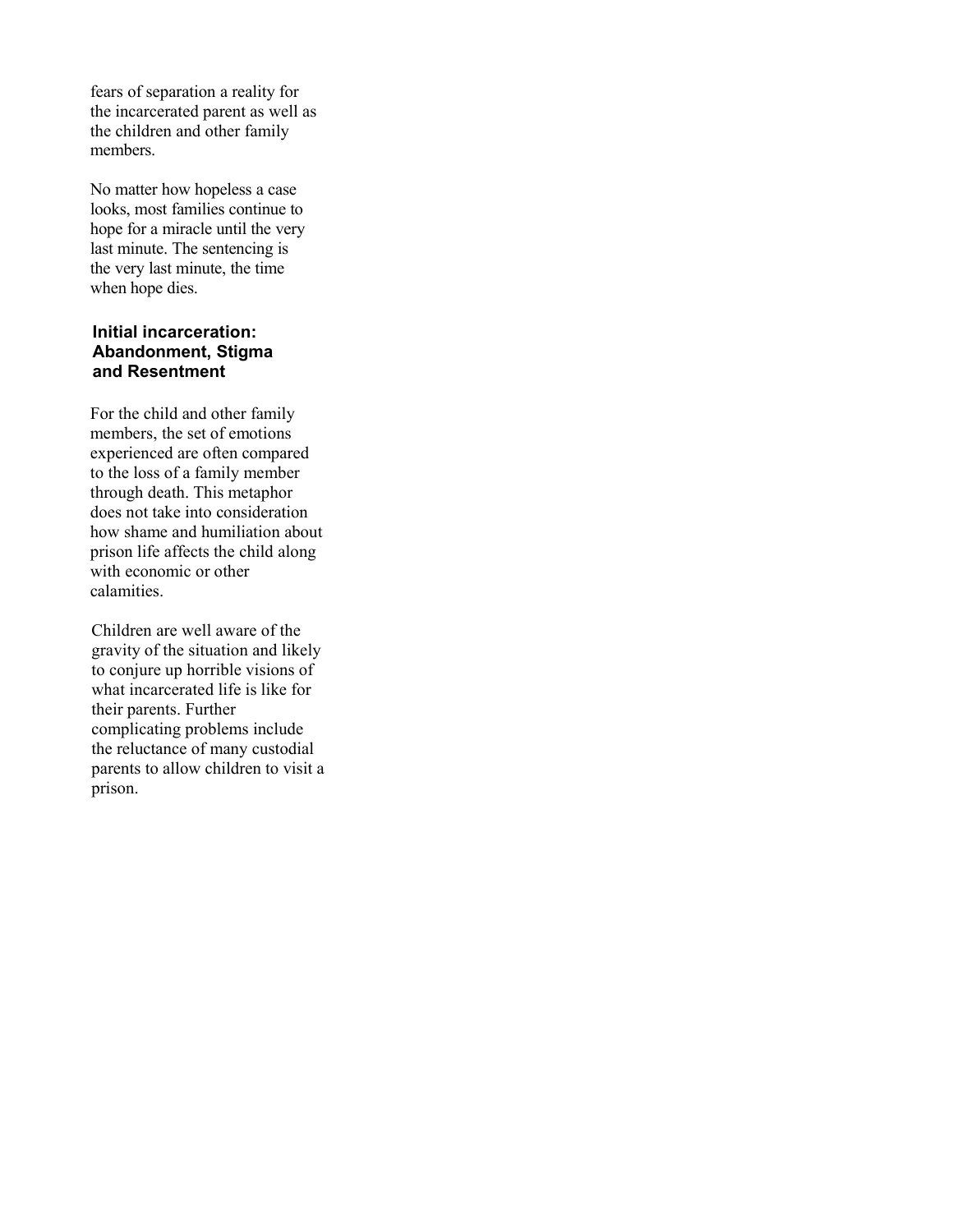#### **Pre and Post Release: Ambivalence**

Interestingly, the times just before and after release are often the most traumatic for children and families. Problems, which were central to a family's culture before incarceration, have rarely been handled during the prison term. Children have changed during the parent's incarceration. They are older and at different stages of development. They have different needs and expectations. Yet imprisoned parents may not have seen the growth. Released incarcerated parents often treat their children as if they were still at the age of initial incarceration.

The custodial parent has also changed. In two-parent families, he or she has had to become both mother and father and has gained independence and competence in areas formerly ceded entirely to the incarcerated partner. There may be considerable tension about how the relationship between the parents is to go forward.

Incarceration changed the newly released parent as well. In prison, he or she suffered a loss of identity and respect and made few decisions. The environment was filled with anger and hostility, kindness was interpreted as weakness, and there was no privacy. Release to freedom carries with it the danger that needs and emotions kept in check will come boiling up or explode.

This period is also filled with expectations of a new life and mended ways. Children and adults alike will feel an array of emotions including the ambivalence that comes with such radical changes and adjustments. Behavioral reactions will vary with each child and the environment.

The troublesome behaviors children exhibit can also be transient – appearing shortly after arrest or after the parent leaves and subsiding temporarily only to reappear at a later point. Some children react immediately to stress, challenging the adults to protect them and prove that they are competent caregivers. Other children seem to sense that the adults are vulnerable and may not be able to manage the distress. These children often act out their feelings at school or with a "protective" adult or they will hold it together until the adult seems O.K. Then, they will fall apart.

There are children who can even wait until the incarcerated parent is released to really express their rage and others who will not deal with their feelings until years after the parent's release. While there are many variations in how children and families manage each stage of involvement in the criminal justice system, the emotional impact will always cause some degree of stress and trauma.

*Health Care Providers can find more about helping children of incarcerated parents and their families at the Children of Incarcerated Parents Library (CIPL), www.nrccfi.camden.rutgers.edu. See especially the CIPL 300 series, For Health Care Providers.* 

> $\bullet$  *The US Department of Justice and the International Association of Chiefs of Police have recently released the document "Safeguarding Children of Arrested Parents." https://www.bja.gov/Public ations/IACP-SafeguardingChildren.pdf*